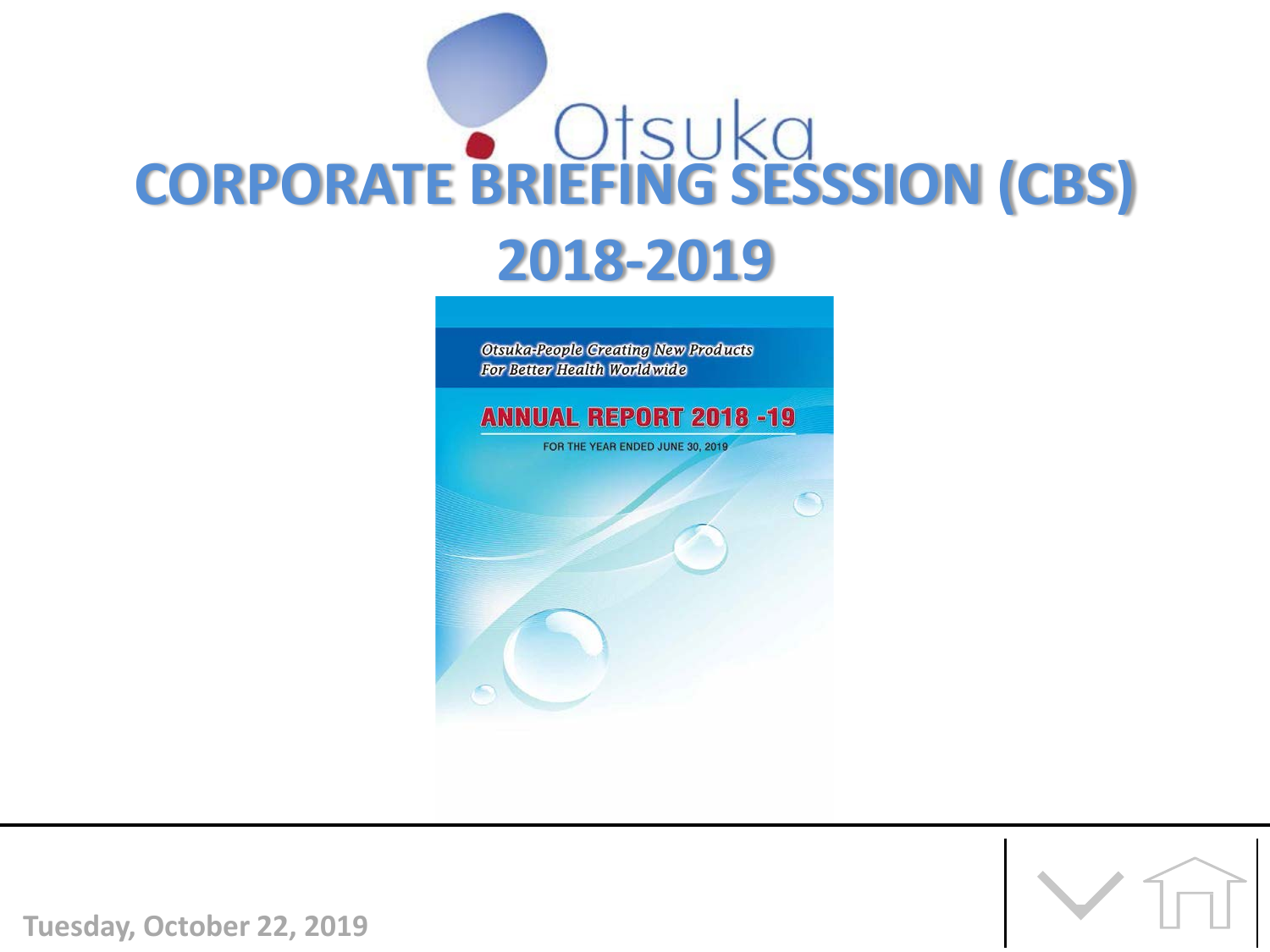# **Disclaimer**

- *1. This presentation has been prepared by Otsuka Pakistan Limited (OPL) solely for the compliance of PSX/N-92 for Mandatory Corporate Briefing Session (CBS) by Listed Companies. No representation or warranty express or implied is made thereto, and no reliance should be placed on, the fairness, accuracy, sufficiency, completeness or correctness of any opinion contained herein or any opinion rendered thereto. Neither OPL nor any of its respective associates, employees or any person working for, under or on behalf, shall have any responsibility and/or liability of any nature whatsoever (in contract or otherwise) for any loss whatsoever arising from any use of this presentation or its contents or otherwise arising in connection with this presentation.*
- *2. The presentation may contain statements that reflect OPL expectations about the future. These forward-looking statements are based on assumptions about the future, which are beyond OPL control. OPL does not undertake any obligation to update any of these statements to reflect events that occur or circumstances that arise after the date of this presentation and it does not make any representation, warranty (whether express or implied) or prediction that the results anticipated by such statements will be achieved. In addition, past performance should not be taken as an indication or guarantee of future results.*
- *3. All or any part of this presentation may not be taken away, reproduced, copied (including photography by cell phone or voice recording), redistributed, retransmitted or disclosed in any manner or form and for any purpose whatsoever.*
- *4. By attending this presentation, you are agreeing to be bound by the above-mentioned limitations.*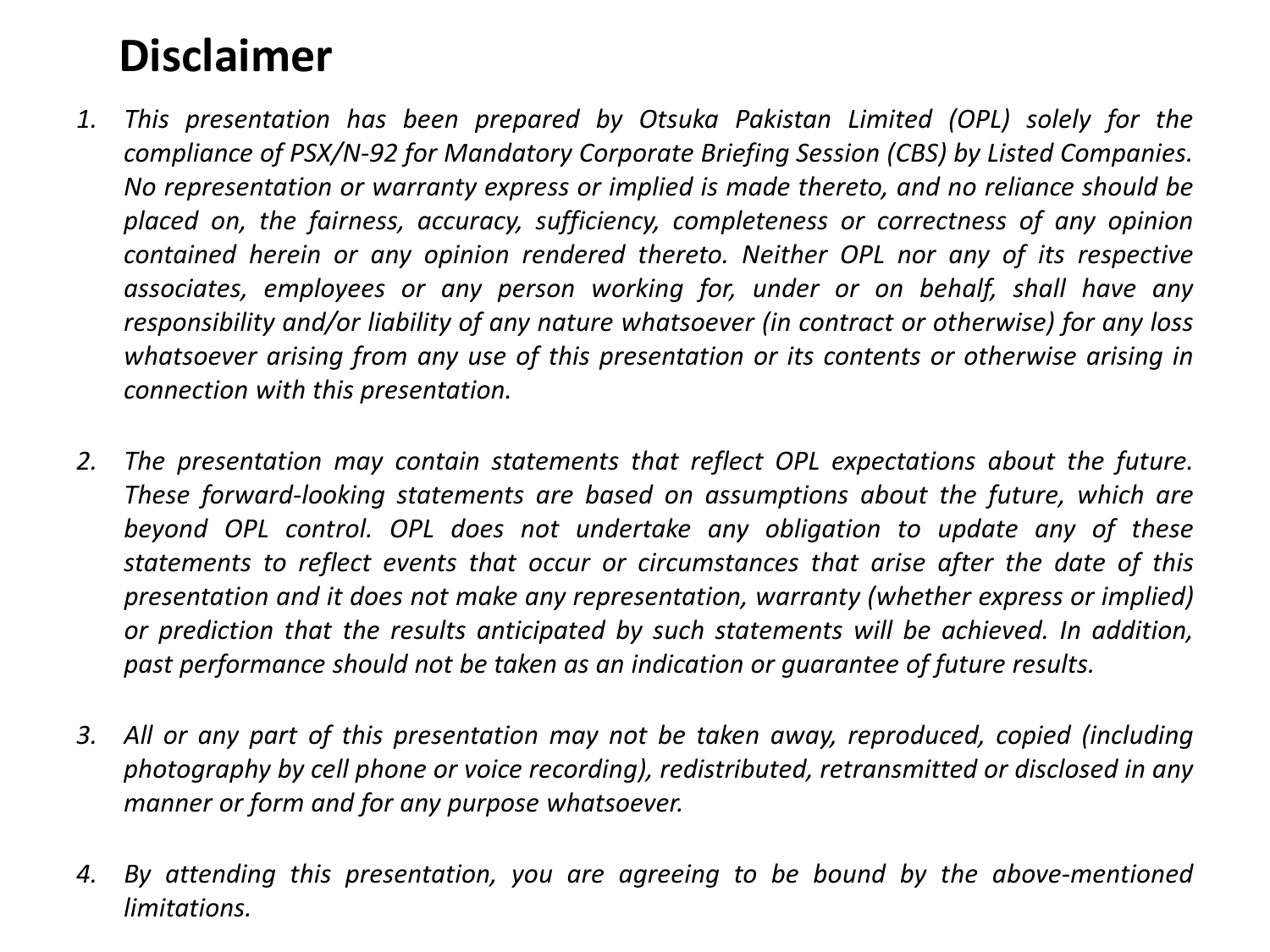





**Tuesday, October 22, 2019**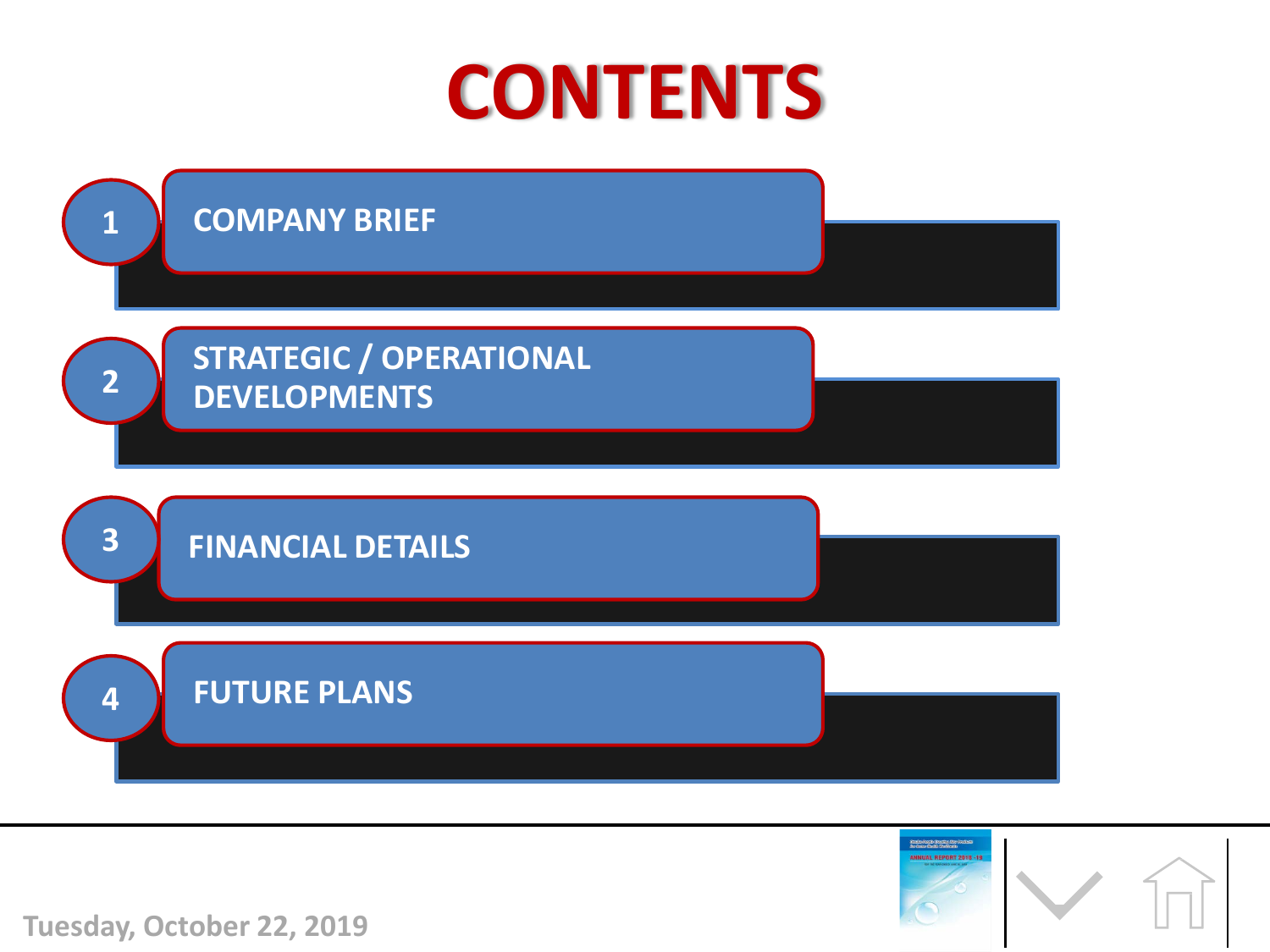# **1. COMPANY BRIEF 1. COMPANY BRIEF**

**Symbol:** OTSU

**Date of Incorporation:** February 22, 1988

**Date of Commencement of Commercial Production:** April 11, 1988

**Company Name:** Otsuka Pakistan Limited

**Vision:** Consultation Consultation Consultation Consultation Consultation Consultation Consultation Consultation Consultation Consultation Consultation Consultation Consultation Consultation Consultation Consultation Cons for better health worldwide

**Mission:** To provide quality health care products while maintaining leadership position in chosen segments by working efficiently towards customer satisfaction, rapid growth and enhanced stakeholders value

**Manufacturing: I.V. Solutions (Pharmaceutical)** 







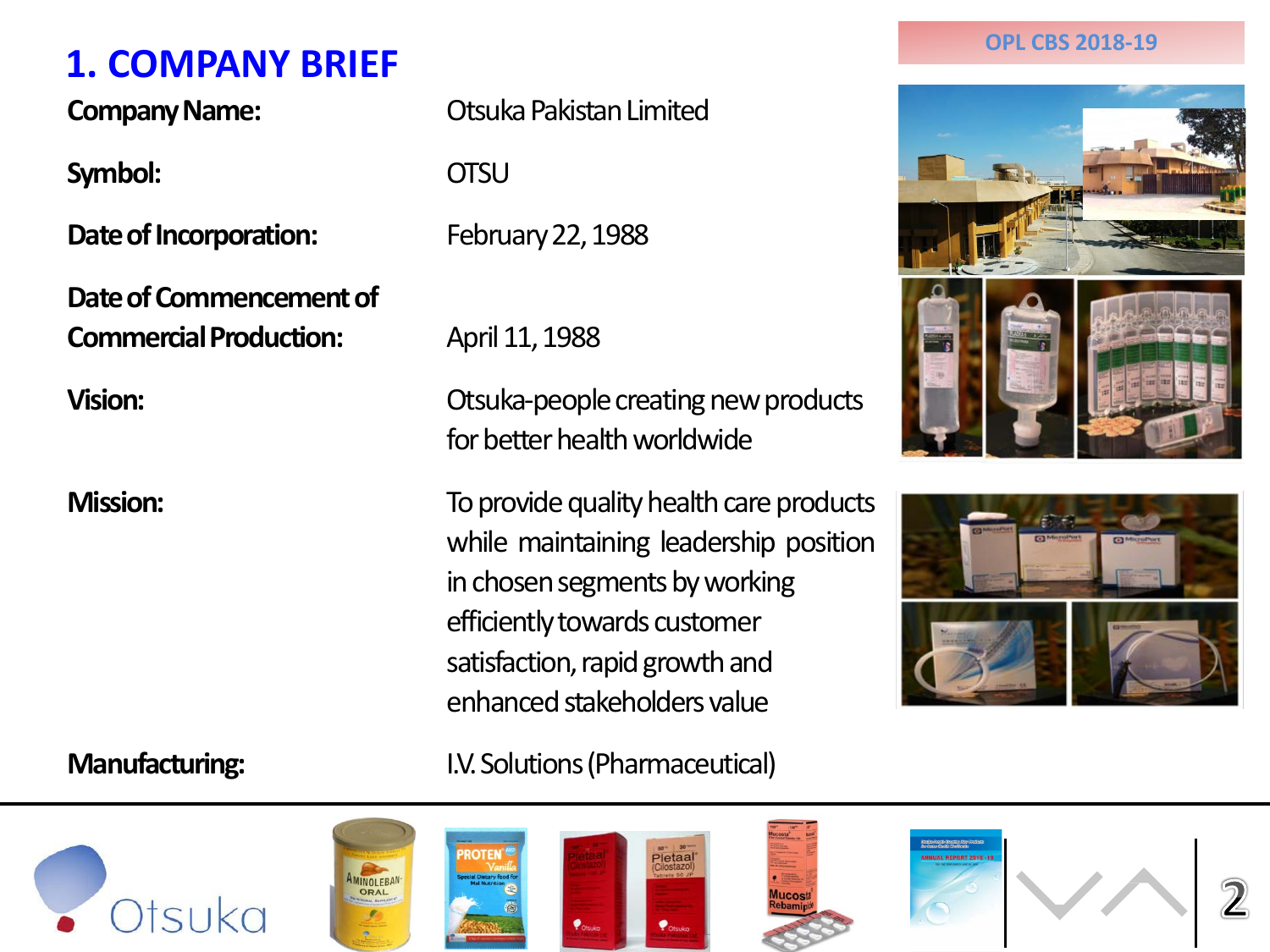# **1. COMPANY BRIEF**

| <b>OPERATING</b>  | 2019               |      | 2018               |      |  |
|-------------------|--------------------|------|--------------------|------|--|
| <b>SEGMENTS</b>   | <b>Rs. in '000</b> | $\%$ | <b>Rs. in '000</b> | %    |  |
| <b>SALE OF IV</b> | 1,037,175          | 56%  | 1,045,593          | 55%  |  |
| <b>SALE OF CN</b> | 604,242            | 32%  | 598,175            | 33%  |  |
| <b>SALE OF TD</b> | 106,371            | 5%   | 84,242             | 4%   |  |
| <b>SALE OF MD</b> | 136,964            | 7%   | 141,003            | 8%   |  |
| <b>TOTAL</b>      | 1,884,753          | 100% | 1,869,013          | 100% |  |





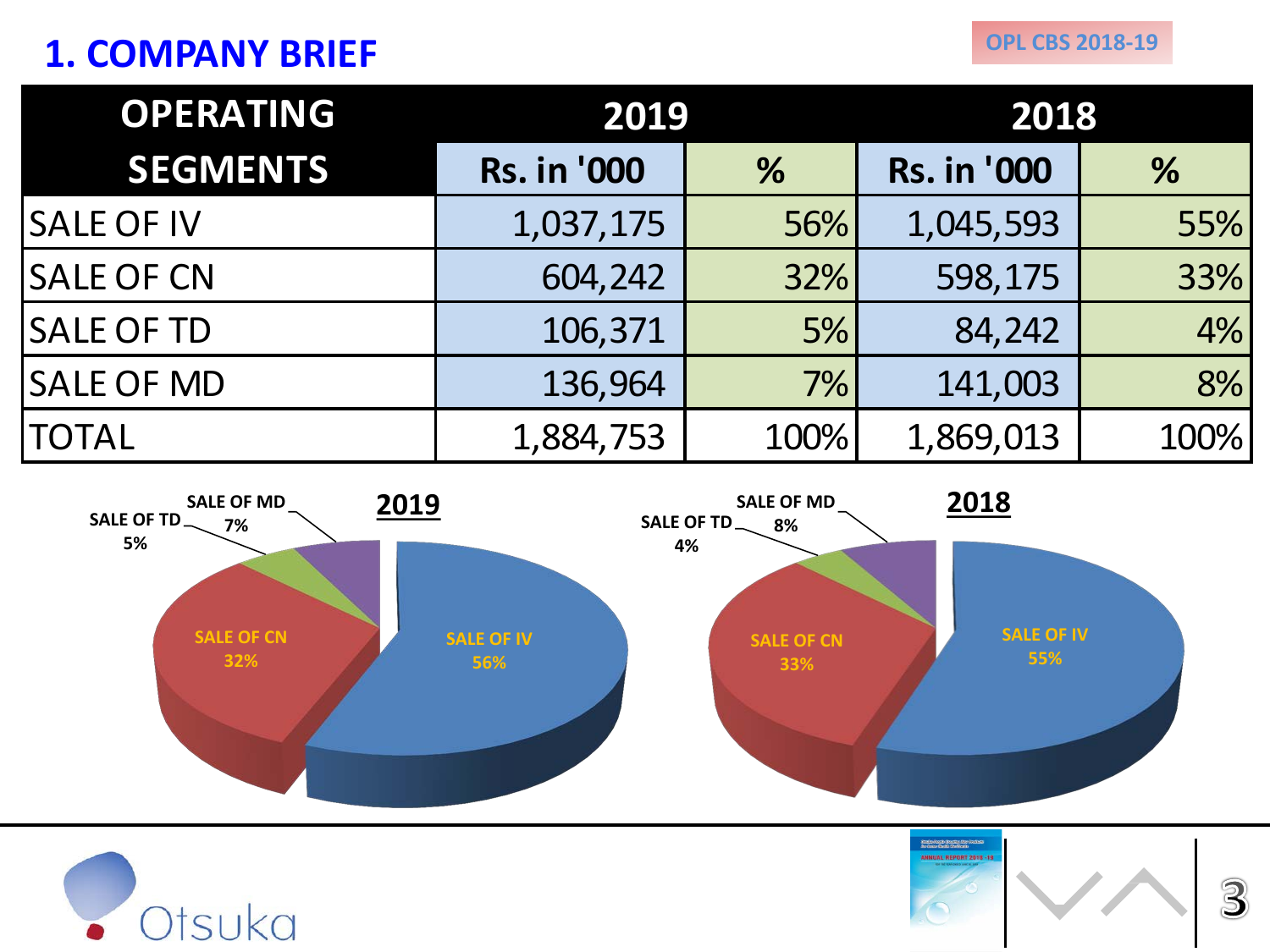.<br>San Cheffreith (Branitag Cher Cracke)<br>San Cheffe (Branitag Cheffreit)

4

# **2. STRATEGIC/OPERATIONAL DEVELOPMENTS:**

## **INTRODUCTION OF NEW PRODUCTS IN 2018-19:**

| <b>OPERATING SEGMENT</b> |     | <b>PRODUCT NAME LAUNCH DATE</b>                    |               | <b>OTSUZOI</b>                                                              |
|--------------------------|-----|----------------------------------------------------|---------------|-----------------------------------------------------------------------------|
| <b>II.V. SOLUTIONS</b>   | (1) | Otsuzol<br>(Metronidazole)                         | <b>Jan-19</b> | Otsuzol<br>Figures chance of b<br>Finwer chance of<br><b>Ease of handle</b> |
|                          | (2) | Otsumol<br>(Paracetamol)                           | <b>Feb-19</b> |                                                                             |
| <b>MEDICAL DEVICES</b>   | (3) | Otsuka UREA<br><b>Breath Test</b><br>System (UBIT) | <b>Mar-19</b> | Otsuka<br>Urea Breath Test System<br>FRA<br>$2^{\circ}$<br>SENSITIVITY CE   |

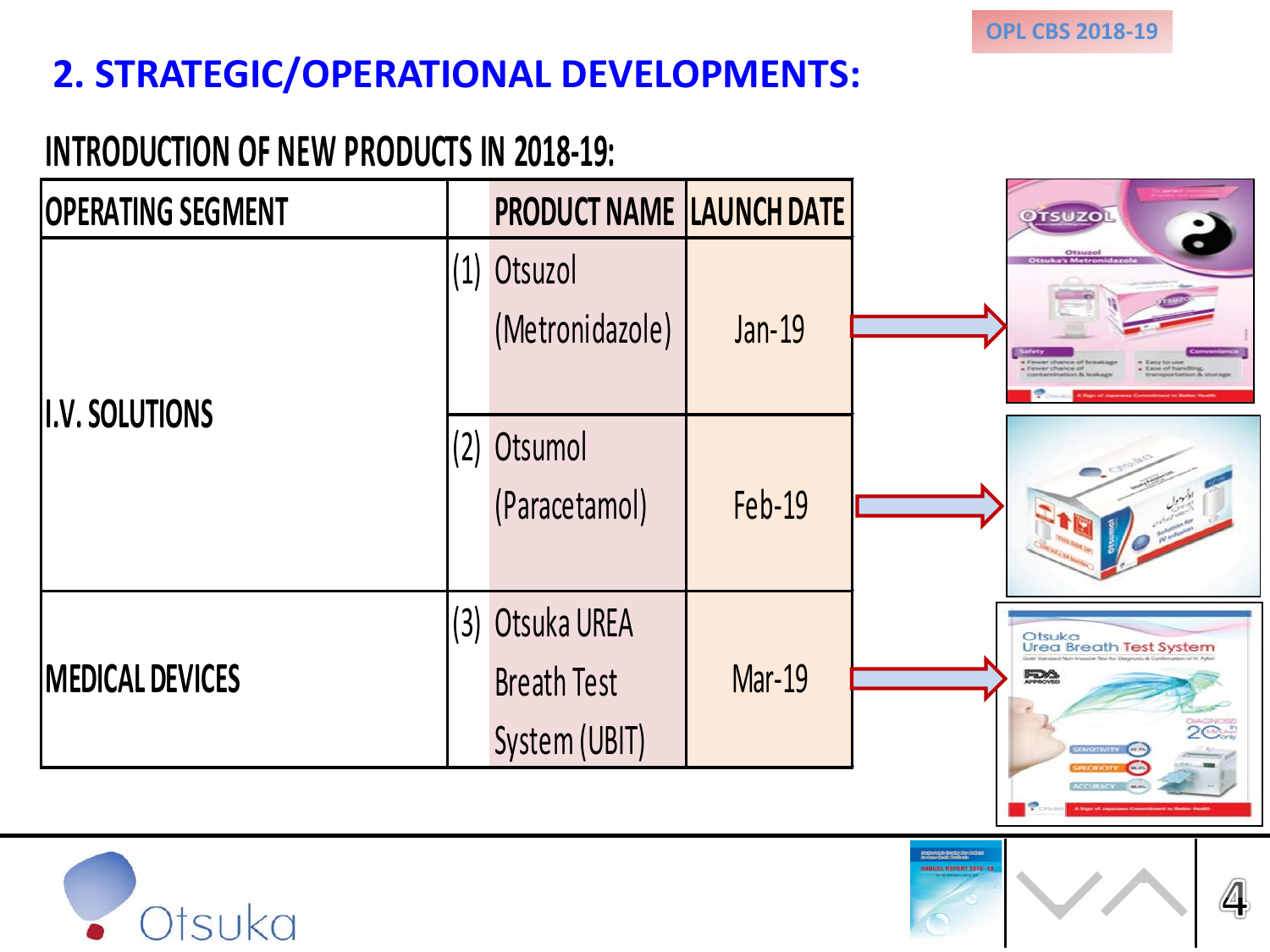### **2. STRATEGIC/OPERATIONAL DEVELOPMENTS:**

- Price increase matter outstanding since 2016 is resolved as per SRP 1610(I)/2018 dated: December 31, 2018
- ❖ Conversion of our IT applications from in-house servers to Cloud database which will ensure the optimum security, efficiency and cost effectiveness of our IT applications.
- \* Our lead banker for financing needs have been changed from "The Bank of Tokyo " to "Citi Bank N.A" with enhancement of our funded lines , better margins together with better services.
- Major factory maintenance (floor epoxy) being done from May 06, 2019 to June 10, 2019 to maintain the quality of our products



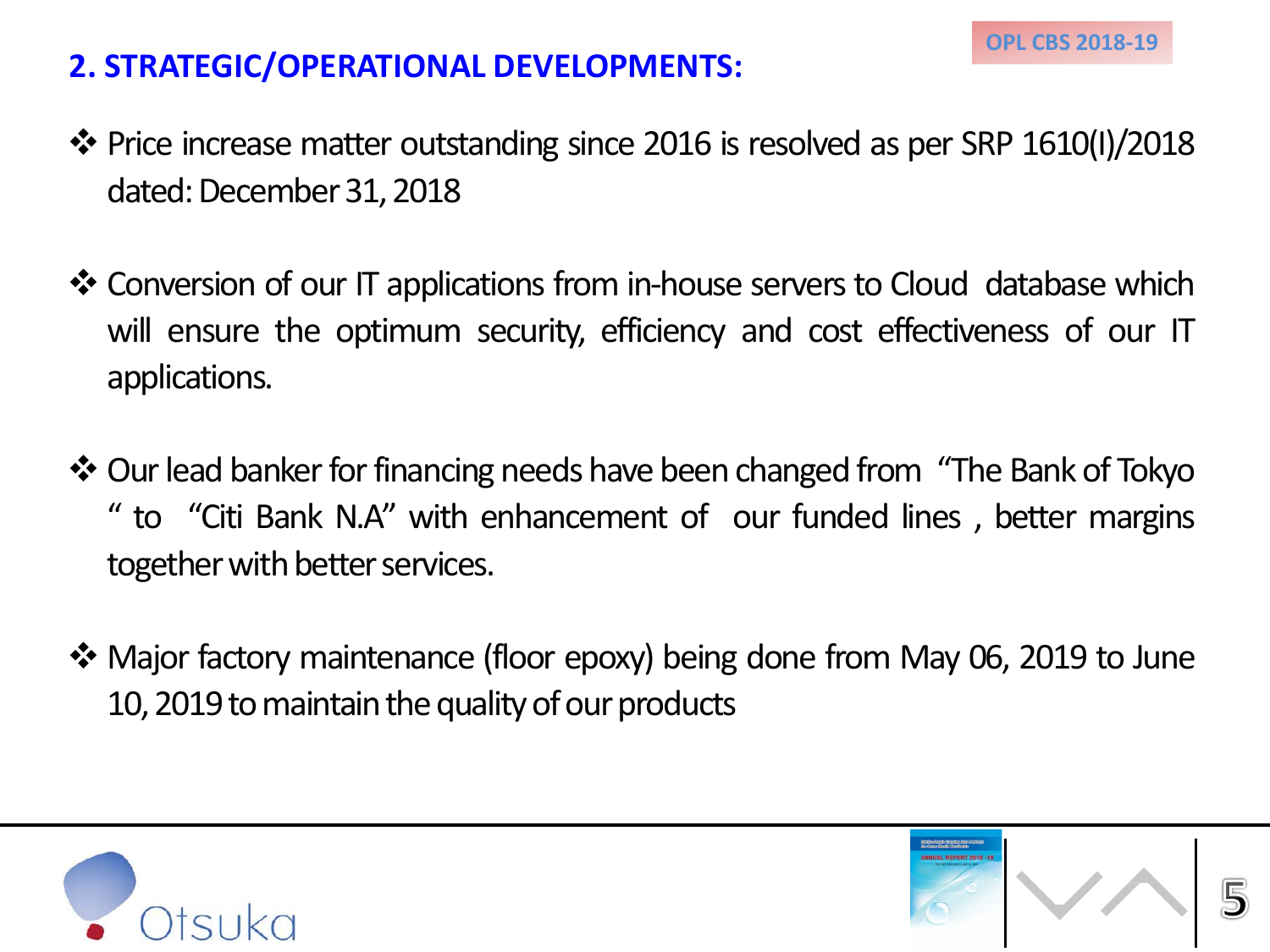#### **3. FINANCIAL DETAILS**

| <b>Profit &amp; (Loss) Statement</b> | 2019                            | 2018       | 2017       | 2016       | 2015       |  |  |
|--------------------------------------|---------------------------------|------------|------------|------------|------------|--|--|
|                                      | -------- Rs. In '000----------- |            |            |            |            |  |  |
| Sale                                 | 1,884,753                       | 1,869,013  | 1,829,624  | 1,550,709  | 1,452,196  |  |  |
| <b>Gross Profit</b>                  | 396,180                         | 569,796    | 499,873    | 268,635    | 161,110    |  |  |
| Operating Profit/(Loss)              | (127, 733)                      | 176,531    | 242,209    | (88, 494)  | (76, 476)  |  |  |
| Profit/(Loss) before tax             | (193, 711)                      | 138,008    | 196,174    | (153, 477) | (179, 939) |  |  |
| Profit/(Loss) after tax              | (175, 348)                      | 65,306     | 109,751    | (112, 177) | (146, 165) |  |  |
|                                      |                                 |            |            |            |            |  |  |
| Earning / (Loss) PKR per share       | (14.49)                         | 5.40       | 9.98       | (10.20)    | (13.29)    |  |  |
|                                      |                                 |            |            |            |            |  |  |
| Cashflow cycle                       |                                 |            |            |            |            |  |  |
| Opening                              | (485, 840)                      | (434, 700) | (537, 010) | (561,070)  | (553, 779) |  |  |
| Cash flows from Operations           | (55, 334)                       | 81,689     | 352,735    | (145, 129) | (136, 604) |  |  |
| Cash flows from Investments          | (25, 017)                       | (43, 779)  | (21,076)   | (10, 586)  | (22, 779)  |  |  |
| Cash flows from Financing            | (6, 503)                        | (89,050)   | (229, 349) | 179,775    | 152,092    |  |  |
| Closing                              | (572, 694)                      | (485, 840) | (434,700)  | (537,010)  | (561,070)  |  |  |
|                                      |                                 |            |            |            |            |  |  |
| <b>Capital Structure</b>             |                                 |            |            |            |            |  |  |
| <b>Total Borrowing</b>               | 1,141,257                       | 915,848    | 943,981    | 1,277,757  | 1,115,510  |  |  |
| Less: Bank Balance                   | (10, 975)                       | (18, 445)  | (17,901)   | (10, 785)  | (4, 253)   |  |  |
| Net Debt.                            | 1,130,282                       | 897,403    | 926,080    | 1,266,972  | 1,111,257  |  |  |
| <b>Total Equity</b>                  | 23,455                          | 202,812    | 137,864    | 29,478     | 141,914    |  |  |
| <b>Total Capital</b>                 | 1,153,737                       | 1,100,215  | 1,063,944  | 1,296,450  | 1,253,171  |  |  |



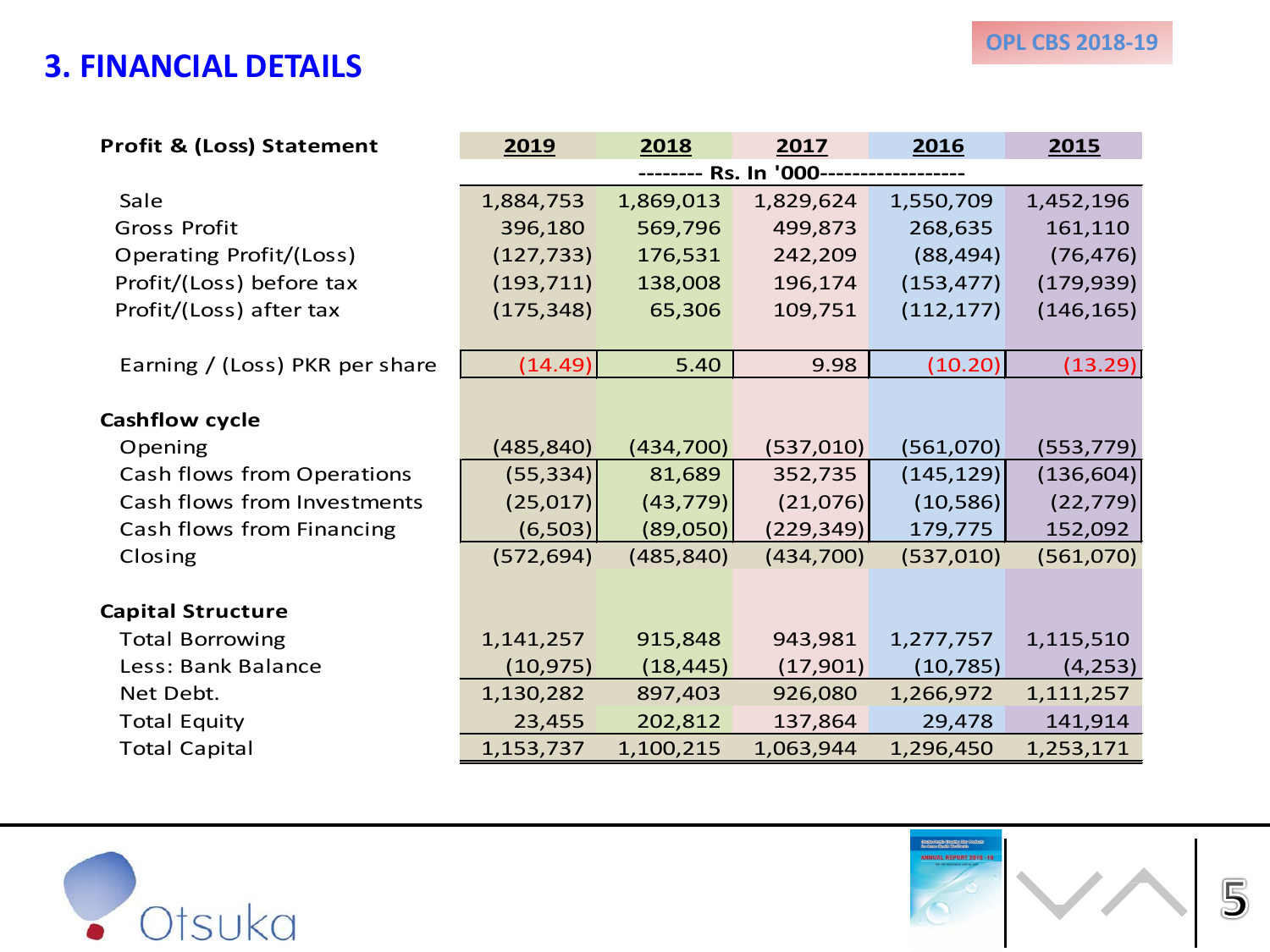#### **4. FUTURE PLANS**

- To strengthen and reinforce the brand image of Otsuka through "CO-CREATE" activities with our business partners.
- To maintain steady growth in the sales volume by devising aggressive marketing promotional activities.
- To maintain high standards of quality in the manufacturing of medicines.
- To provide equal opportunity for growth and development to all its team members.
- To become employer of Choice by attracting, nurturing and coaching employees.
- To develop and maintain an organizational culture based on learning, professionalism and ethics.
- $\cdot$  To reduce the gearing ratio of the company by reducing our cash conversion cycle.
- To contribute in community services for betterment of society and environment.
- To Compensate stakeholders legitimately in the light of profit and cash flow.